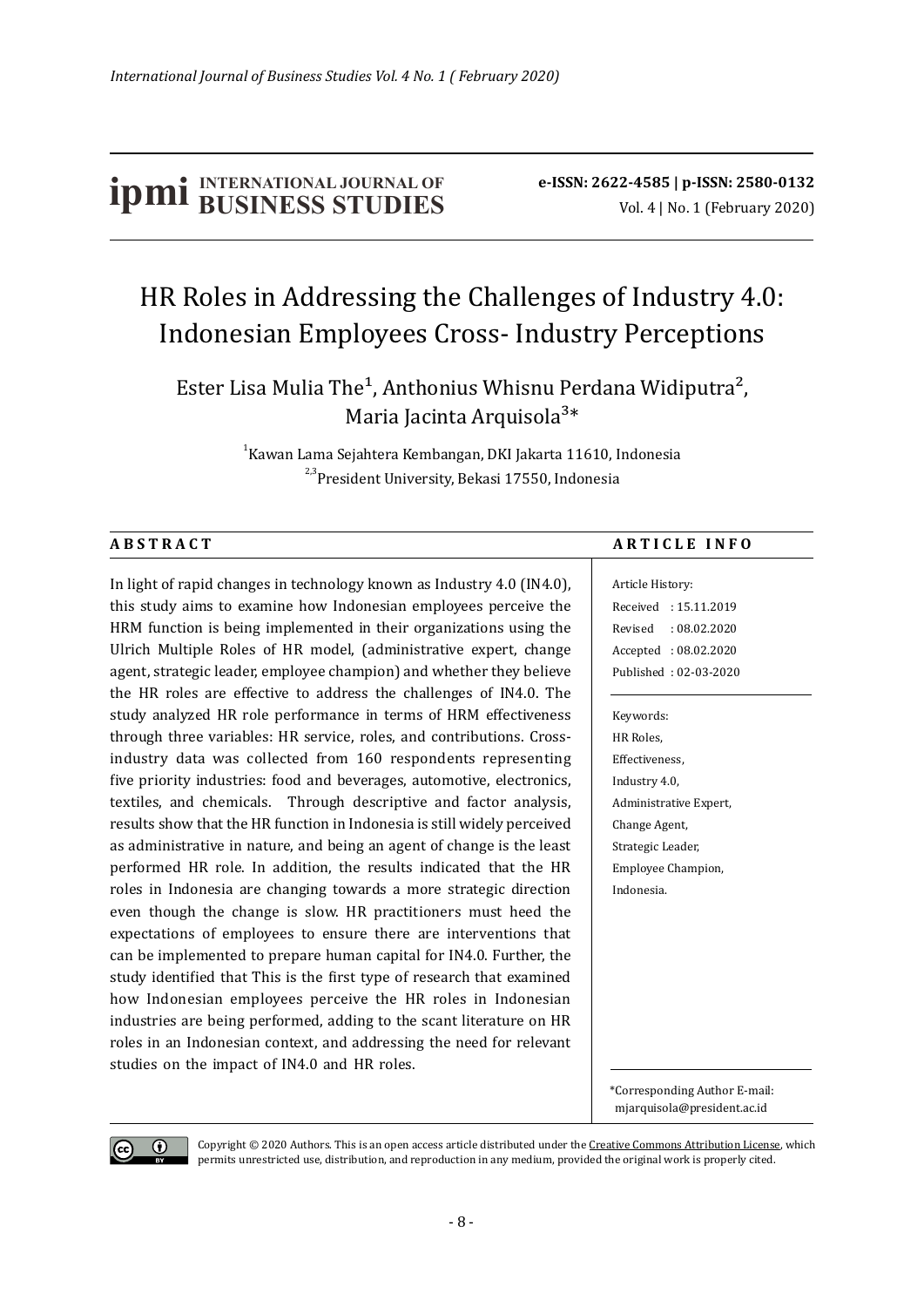#### **INTRODUCTION**

On April 2018, Indonesian President Joko Widodo launched Making Indonesia 4.0, the country's national roadmap for tackling and addressing the demand for skilled workforce in this new era of technological advancement and innovation known as Industry 4.0. This period refers to the current trend of automation and data exchange in manufacturing technologies (Usman, 2018). It is deemed a technological revolution because of its scale and impact, and the way it transforms human activities using automated methods. According to Lifler and Tschiener (2013), the basic principles of IN4.0 is the incorporation of machines, workflows, and systems, by applying intelligent networks along the chain and production processes to control each other independently. Sung (2017) identified the challenges of IN4.0 as follows: a) information technology security issues; b) reliability and stability of production machines; c) lack of adequate skills; d) reluctance to change by stakeholders, and e) the gradual phasing out of human labour due to automation.

This study aims to answer two research questions: How do Indonesian employees perceive the HR roles are performed in their organizations, and which of these HR roles they consider to be effective in addressing the challenges of Industry 4.0 (IN4.0). The study is guided by the Ulrich Multiple Roles model. So far there are limited studies about strategic HR management in Indonesian organizations (e.g. Pranofiani, 2003; Alrosyid, 2003; Hartono, 2010; Rachmi, 2013). The most comprehensive of which was in 1999 (see Habir and Larasati, 1999). In 2003, a study by Bennington and Habir (2003) concluded that HRM studies in Indonesia have been limited particularly for labor economics and the development of macro level human resources. No comprehensive, cross-industry study has been known to date, except in an industryspecific context (see Rachmi, 2013). This study therefore contributes to the limited literature on HR roles in Indonesia by extending the application of the Ulrich model to HR roles in an Indonesian setting, and significant of all, determining the implementation of the HR roles vis-à-vis IN4.0 in the 5 critical sectors identified by the government in its development agenda *Making Indonesia 4.0.*

In order to address the challenges of IN4.0, countries must produce highly-talented work force. One of the measures for a country's talent competitiveness is the Global Talent Competitiveness Index (GTCI). According to GTCI 2018 reports, six Asia-Pacific countries rank in the top 30: Singapore is first (and second globally), followed by Australia (11th), New Zealand (12th), Japan (20th), Malaysia (27th) and South Korea (30th). Indonesia is now ranked 77th in the world from a total of 119 countries and ranked fourth in the Southeast Asia region. The rating is much lower than neighboring countries such as Malaysia, the Philippines and Thailand.

Global Talent Competitiveness Index 2018: **Rankings for Asia pacific** 

| 2  | Singapore   | 81  | India         |
|----|-------------|-----|---------------|
| 11 | Australia   | 82  | Sri Lanka     |
| 12 | New Zealand | 87  | Vietnam       |
| 20 | Japan       | 91  | <b>Bhutan</b> |
| 27 | Malaysia    | 93  | Kyrgyzstan    |
| 30 | South Korea | 94  | Iran          |
| 43 | China       | 95  | Lao PDR       |
| 51 | Kazakhstan  | 108 | Cambodia      |
| 54 | Philippines | 109 | Pakistan      |
| 70 | Thailand    | 114 | Bangladesh    |
| 75 | Mongolia    | 116 | Nepal         |
| 77 | Indonesia   |     |               |

Figure 1. Global Talent Competitiveness Index 2018 Source: www.gtcistudy.com, 2018

This evidence in Figure 1.1 is telling because Indonesia is one of the world's most rapidly developing economies with a strong and stable democracy. Its inclusion in the G-20 signals strong global recognition for Indonesia's capability to be a world economic leader in the global stage. However, the growth of its economy and global recognition is not matched by the growth of its intellectual and social capital- many Indonesians are still unskilled to meet global competition. Vice President Jusuf Kala stated that in the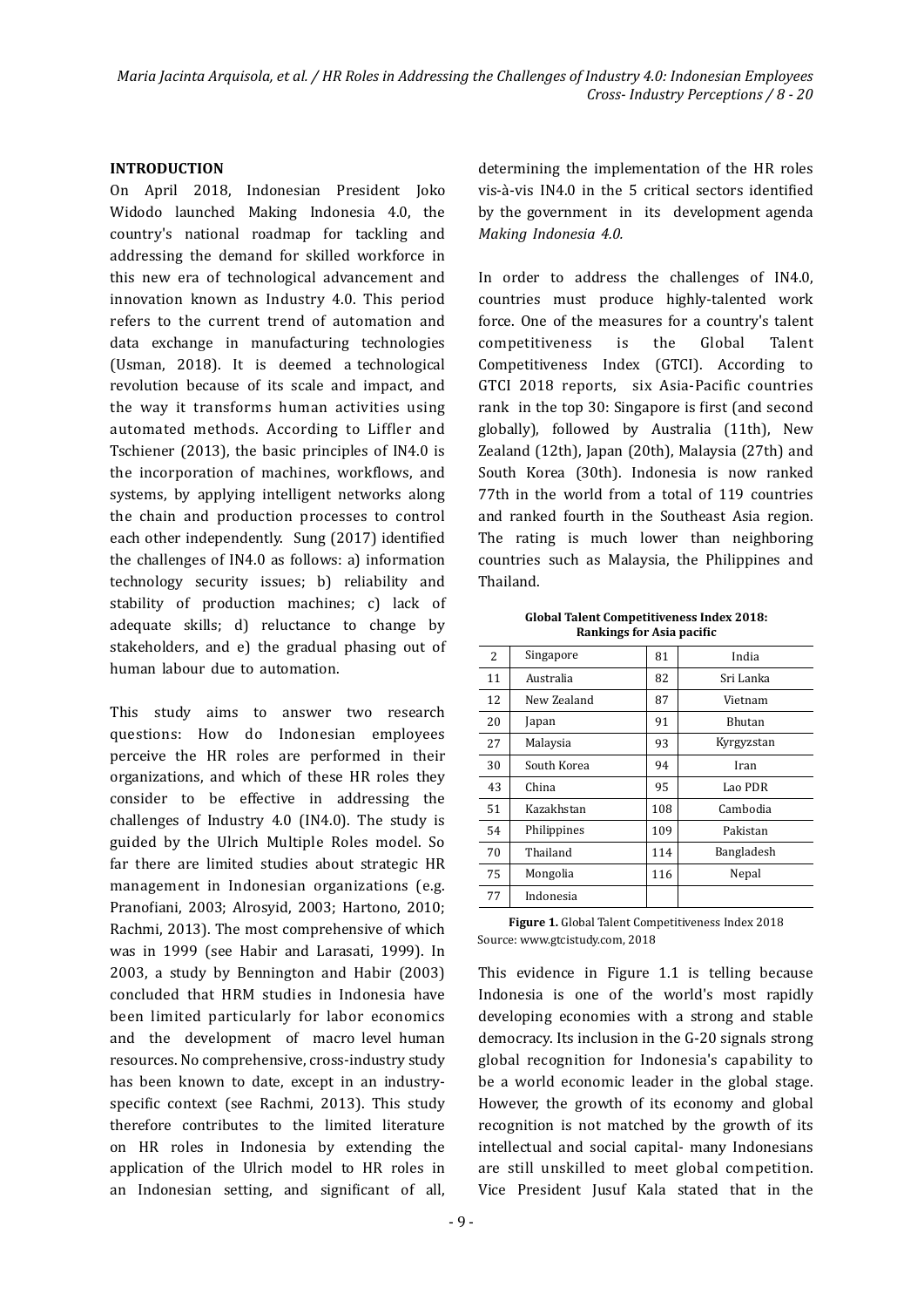development of IN4.0 the support of good HR is needed, because according to him, the relationship between IN4.0 and HR competency is closely related (Hartomo, 2018). Hence one of the challenges that Indonesia faces is the readiness of human resources. Indonesia is the 4th largest workforce in the world, unfortunately very lacking in talent (Insiderstories.com, 2018). According to data from the Indonesian Ministry of Manpower, 60.24% (76 million) of its 125.440 million workers are unskilled, having only completed elementary education, and only 11.65 million (9.2 %) are skilled with an undergraduate or Bachelor's degree. There is strong evidence that if workers invest in education increased productivity can be gained from I especially in concrete difference it makes to their salaries (Hendajany, Widodo & Sulistyaningrum, 2016). According to McKinsey Global Institute (MGI) Indonesia has the opportunity to become the world's seventh largest economy by 2030 and needs skilled laborers around 113 million (www.insiderstories.com, 2018).

The advent of rapid technology and IN4.0 needs greater attention by all stakeholders, in the academic, business and professional industries, and the role of HR in this current landscape calls for it to be more strategic. Significant technological changes related to artificial intelligence and machine learning, for example, will require better change management interventions so the workforce can transition gradually to automation. HRM Managers will be required to manage this disruption and retrain employees to facilitate transitions, particularly given the potential magnitude of future disruptions in the workplace (Montague, 2018). A recent study has suggested that in this age of robotics and artificial intelligence, HR should be one of the most analytical, quantitatively-oriented functions (Davenport, 2019).

#### **Ulrich Multiple HR Roles LITERATURE REVIEW**

Ulrich's (1997) multiple role of HR has been found to be one of the most comprehensive models in the HR roles literature, and is frequently mentioned in the HRM based literature (Supuriamaniam, 2012). There are two main dimensions in Ulrich's multiple role frameworks: a) operational focus of HR, and b) the future/strategic focus of HR where the former is focused on managing operational processes, while the latter reflects the conflicting demands of individuals and process (Choi & Ismail, 2010). According to Supuriamaniam (2012), the multi-role model of HR developed by Ulrich provides HR practitioners with a guide to enable them achieve their strategic roles. See Figure 1. Under Ulrich's model, the strategicallyoriented roles have two important elements: HR as a strategic partner and HR as a change agent. On the other hand, the operationally-focused roles have two important elements: HR as an employee champion, and HR as an administrative expert.

| FUTURE/STRATEGIC |
|------------------|
| <b>FOCUS</b>     |

| <b>PROCESSES</b> | Management of<br>Strategic Human<br>Resources | Management of<br>Transformation<br>and Change | PEOPLE |  |
|------------------|-----------------------------------------------|-----------------------------------------------|--------|--|
|                  | Management<br>of Firm<br>infrastructure       | Management of<br>Employee<br>Contribution     |        |  |
|                  |                                               | DAY-TO-DAY/OPERATIONAL<br><b>FOCUS</b>        |        |  |

**Figure 2.** Ulrich's Multiple Role Framework Source: Ulrich (1997)

The four roles from this model are discussed below:

#### 1. Administrative Expert

This role requires that HR pay more attention to improving the eficiency of the HR function. The role of administrative expert (AE) involves managing daily operational tasks which is argued being performed repeatedly and rarely change (Yusoff, 2012). In this role, HR needs to change their traditional image in the area of making policy while ensuring that all the routine work needed in business is accomplished. In order to move from the previous role as administrators to the new role, HR needs to increase the effectiveness of their function. Salleh, Rosline, & Budin (2015) conducted a study to investigate the role of HRM and Malaysian skills shortages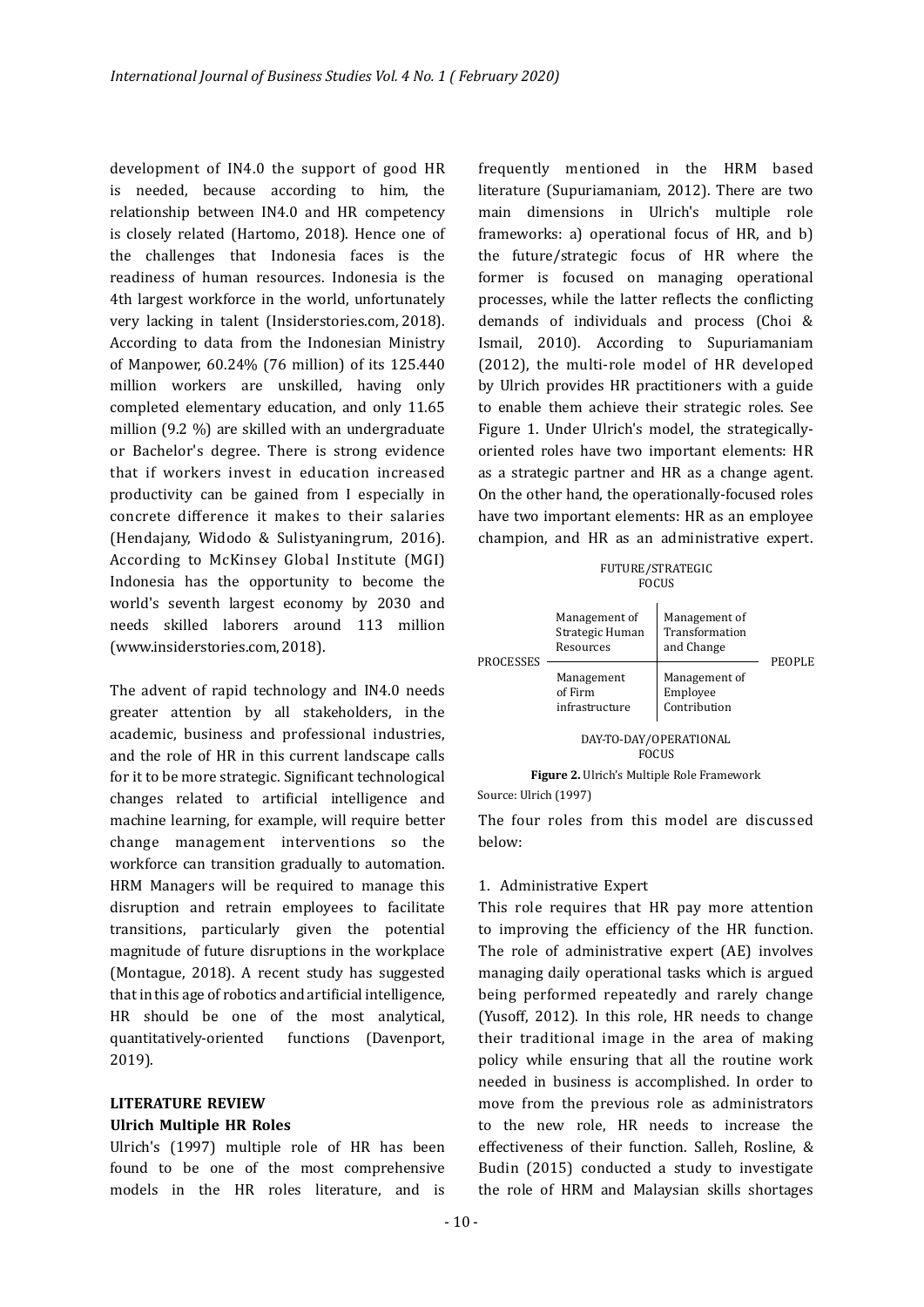a sample perspective of HR managers in Malaysian organizations of different sizes and in different sectors. These findings reveal that mostly the role as 'administrative experts' played by HR professionals and not as 'strategic business partner' in large companies. Furthermore, there was a lack of skills in accounting, HRM and information technology in the Malaysian labor market. Thus, it was pointed that HR managers in Malaysia were moving towards a more contemporary professional status, but had not really embraced more strategic potential, including enhancing its role in human resource development. It also demonstrated that the development stages of staff development in Malaysia differed by sector, type and organizational ownership. In Indonesia, it is argued that Indonesian HRM is seen as a function of personnel with an administrative orientation (Rachmi, 2013). This means that HRM activities are similar to administrative tasks such as employee record management.

#### 2. Employee Champion

Emphasizing Ulrich's model, Hassan, Rahman, & Yus Kelana (2015) explained the role of employee champion (EC) focuses on employee needs and engaging them to increase their commitment, skills and professional growth. According to Ulrich and Brockbank, this role requires being an "employee advocate" and "human resources developer" (2005 cited in Hassan et al., 2015). As an employee advocate, HR plays an important role in organizational success, uses their experience and knowledge to establish organizational environment where people possess the competency and commitment to perform. Furthermore, becoming the employees' voice means representing their needs and concerns to top management. Basically, HR team should focus on building relationships with managers and employees. In addition, as an employee champion, he/she can persuade and train managers of other departments to spend more time with their employees.

#### 3. Change Agent

The focus of this role is to bring transformation must identify and implement practices that will

and change. HR change agent (CA) must participate to ensure the company has the capability to change. The HR ensures that the company can manage change and also help employees to implement change (Ulrich, 1997 cited in Hassan et al., 2014). Furthermore, as change agent, HR is responsible for the success of transformation and cultural change in organization (Supuriamaniam, 2012). According to Supuriamaniam (2012), the role of HR as change agents implies that he/she must endeavor to facilitate interventions that help solve employee problems as a result of change and integration of change by implementing effective and flexible processes as needed.

Indonesia's employment relations environment, through its labour unions, is observed to be weaker compared to Vietnam although it is argued that the pace and direction of change will differ by country (Collins, Sitalaksmi & Lansbury, 2013). This situation will have a fundamental effect on how the role as change agent will continue to thrive. For one, HR as a change agent is not an easy role to do, especially if this function is not supported by top leadership. Research by Hinduan, Wilson-Evered, Moss & Scannell, 2012) found that in Indonesian banks experiencing post-merger, transformational leaders who are more committed and open to change will demonstrate this behavior towards implementing programs that provide opportunities for growth and advancement to employees, creating an impression of stability in post-merger phase. It can be argued that having supportive leaders of this type aid HR change agents' role, as HR is often perceived as an extension of management.

#### 4. Strategic Partner (SP)

This role involves facilitating the process of helping identify the company's strategy (Ulrich 1997 cited in Long & Khairuzzaman, 2008). HR professionals become strategic partners (SP) by asking and planning HR practices that are effective and eficient which align with the company's strategy. Furthermore, HR professionals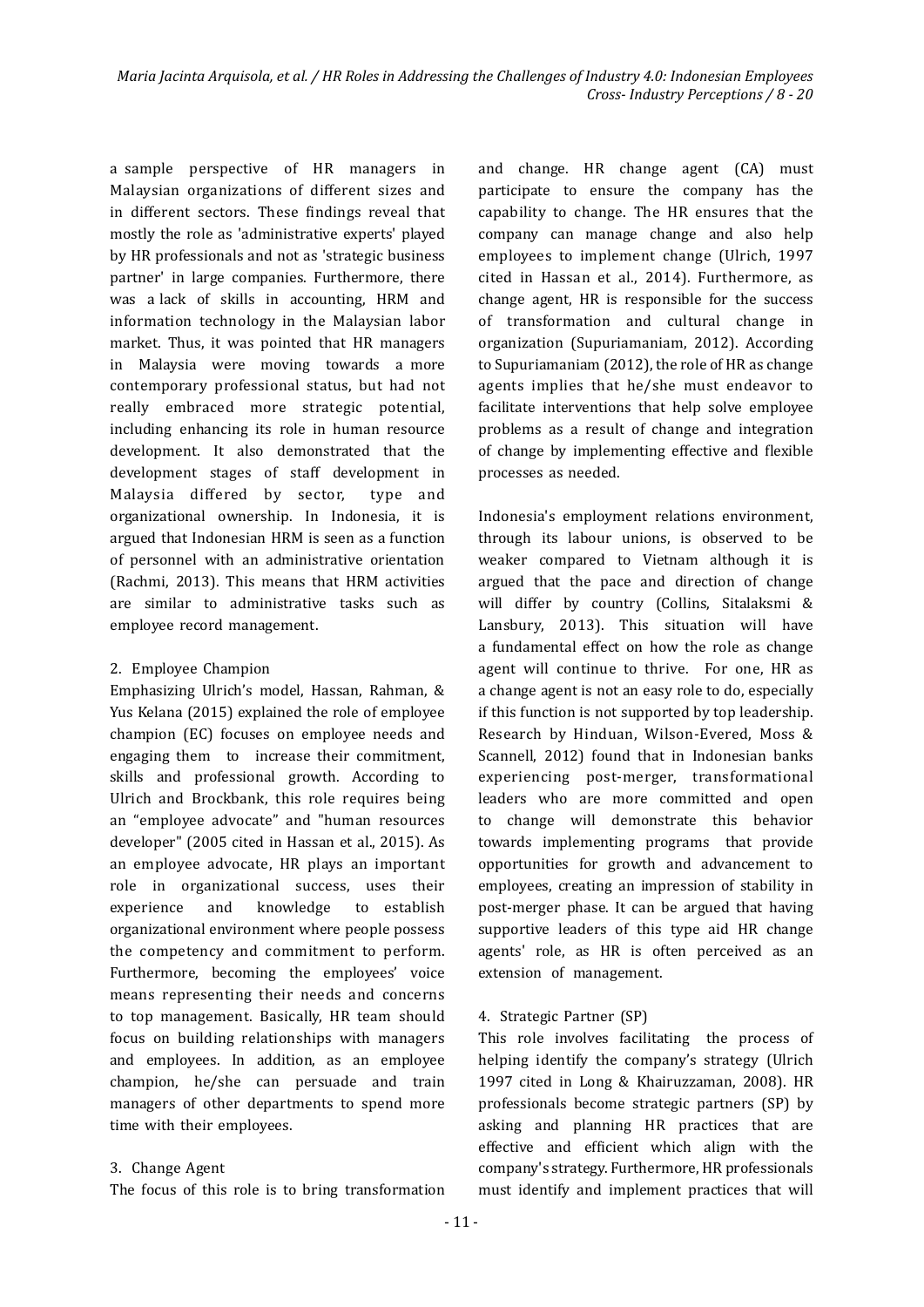support the success of strategic business (Mei & Subramaniam, 2014). In India, the overall role of HR in India has transformed from administrative to managerial in some cases, from executives to strategic partners (Nankervis, Rowley, & Salleh, 2016). HR professionals were becoming aware of the need to align HRM with business needs and strategies to build capacity, resources, competencies, strategies and macro as well as micro HRM activities, which translated into strategic HR roles (Cooke & Saini, 2010). HR professionals are now increasingly seen as partners in Indian organizations' growth strategies rather than just as administrators (Nankervis et al., 2016). However, in Vietnam, research shows that majority of enterprises changed their personnel functions to 'HR' without changes in their administrative focus or adoption of strategic roles (Warner, 2013; Nguyen, Teo, & Mylett, 2013); the HR departments' roles are argued to be underdeveloped compared to Western HRM models in Vietnam, India, and Malaysia (Prikshat, Salleh, & Nankervis, 2016), a claim that may be debated because effective management practices are influenced by both contextual and situational factors (Bartram, 2011 cited in Onnis, 2019) and must not be based on Western models.

#### **HRM Effectiveness**

In the previous studies on the effectiveness of HRM, it is clear that the criteria for assessing the effectiveness of HRM functions differed. Previous studies have measured the effectiveness of the HR department in several ways. Some researchers consider the effectiveness of the HR department as a one-dimensional construct and measure it in relation to the contribution of the HR subunit to the successful implementation of a company's strategies. For example, the concept of "strategic HR effectiveness" examined how the effectiveness of HR is related to the irm inancial performance (Kim & Ryu, 2011). They conducted survey for HR and line executives in order to assess the effectiveness. They divided between the technical and strategic effectiveness of HRM.

Wright, McMahan, Snell, & Gerhart, (2001) proposed three factors to evaluate the

effectiveness of HR management: HR service; roles; and contributions. These indicators measure the effectiveness of human resources in the performance of various roles and the effectiveness of their contribution. The effectiveness of HRM is the value of what human resources practitioners do for the organization and how HRM practices related to the organization's results. Kim (2011) reported that HR executives faced the problem of securing, developing and maintaining human resources as an important issue for conducting day-to-day operations and long-term strategic plans. They found that line executives considered the effectiveness of HR performance significantly lower in the functional field of HR executives. Therefore, they concluded that the human resources department did not meet the performance expectations of line executives.

According to Yusoff, Abdullah, Ramayah (2009) the measure of HRM effectiveness is its contribution. The HR contribution component is evaluated on how the HR function was managed and how it contributed to the company in various dimensions (e.g. how the HR contributed to the company's competitive position, the company's profitability, core competence and human capital). These two aspects of HR effectiveness were used and validated in previous studies (Wright et al., 2001 cited in Yusoff, Abdullah, & Ramayah, 2009). In their study of Indonesian banks' service level quality, Suhartomo & Istikomah (2018) found that the reputation of Indonesian banks rely significantly on employee credibility, service quality, and client satisfaction-factors that mirror how the HR roles are implemented effectively, e.g. employee credibility originates from satisfactory training and role preparation in banks; hence a well-trained employee is a credible employee in the eyes of clients. Their study concluded that the best roles in enhancing greater bank reputation was derived from HRM practices for higher employee credibility and HRM practices for higher quality services (p. 403).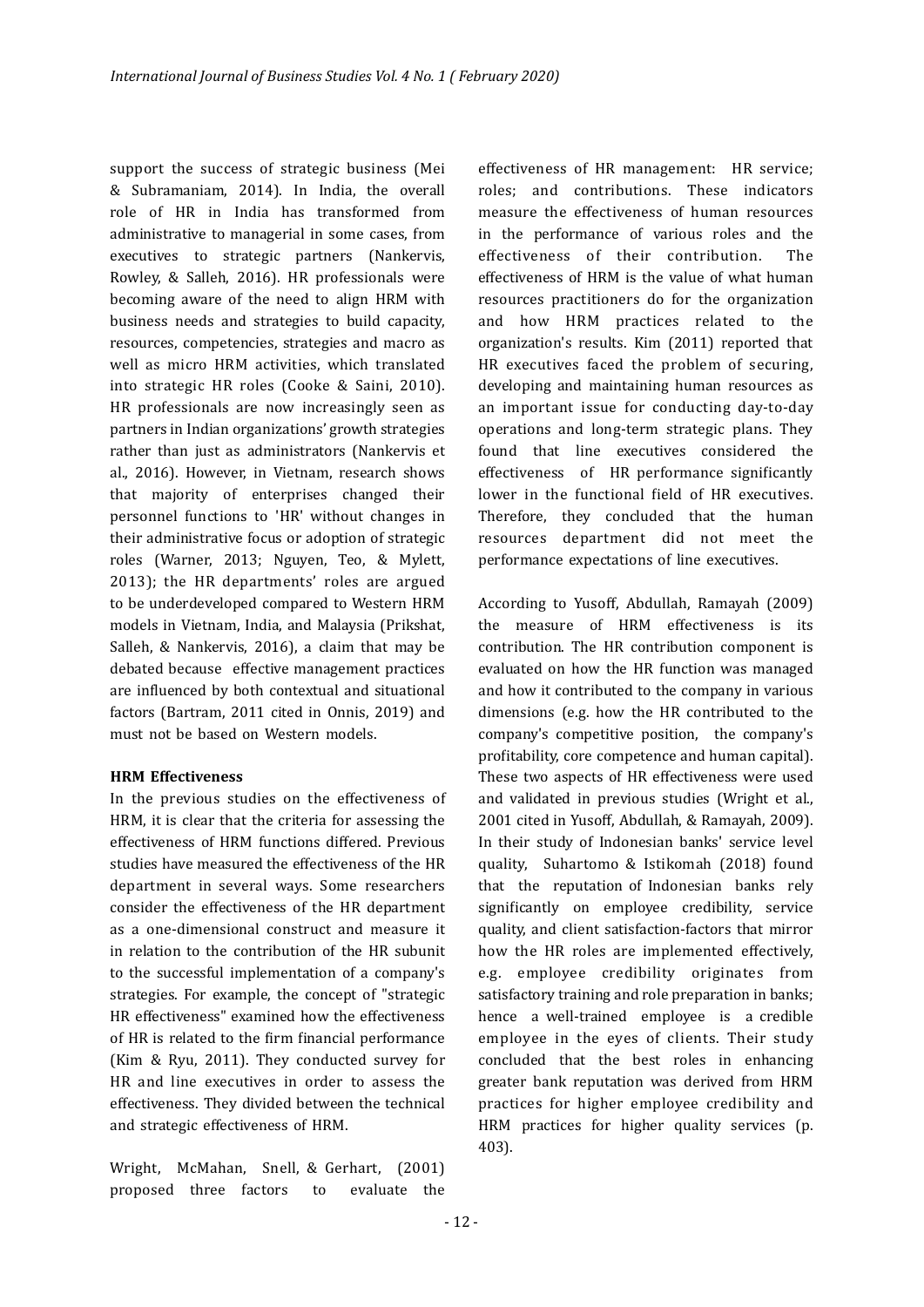#### **Industry 4.0**

The term Industry 4.0 refers to the fourth industrial revolution characterized by growing trends in the fields of automation, Internet of Things (IoT), Big Data, and Cloud Computing technology. As with earlier versions of steam, electricity, and computers, integration between these technologies will change the industry in the future (Witkowski, 2017). Lee et al (2013) explained that IN4.0 is characterized by an increase in digitalization of manufacturing driven by four factors: First increased data volume, computing power, and connectivity. Second, the emergence of analysis, capability and business intelligence. Third, the occurrence of new forms of interaction between humans and machines. Finally, improvement of digital transfer instructions to the physical world, such as robotics. On the other hand, other challenges include information technology security issues, reliability and stability of production machines, lack of adequate skills, reluctance to change by stakeholders and loss of a lot of work because it changed to automation (Sung, 2017).

The HR profession is acutely aware of the massive challenges that IN4.0 will bring to the workforce. HR operations undergo changes that have never happened before and must respond to it (Bailey & Welch, 2017). Previous studies have shown that about 40% of current Australian jobs is likely to be automated in the next 10 to 15 years (Montague, 2018). Digital disruption introduces new realities and new opportunities. New technologies will have a significant impact on how employees work, communicate, respond, and collaborate within and across organizations. The global labor market will be disrupted in the coming years by emerging technologies and its potential to replace human workers. Companies must ensure that they automate the right processes and retrain existing employees in order to develop the skills they need in the future (Kolko, 2018). HR experts are needed to manage this change and respond to the need of employees for higher responsibilities as well as ethical conduct in the use of AI technology (Montague, 2018). In short, companies must ensure that today's workforce is ready for required skills of tomorrow, and if there is a business function that is better suited to tackle this challenge than any other, it is HR (Bhandari & Chettiar, 2017).

Therefore, in order to understand and analyze the impact of major disruptions on employment levels, such as skill sets and patterns of recruitment in different sectors and countries, HR must be involved in identifying roles that can be automated, and the roles that can be done by humans. For HR leaders, it is necessary to equip their organizations to thrive in this new environment. In order to achieve this, it is time for HR to come out of their traditional way of thinking (Salleh, Rosline, & Budin, 2015). In Indonesia, the HR role is still perceived to be administrative in orientation (Alrosyid, 2003). HR should be a function that will lead to dynamic transformational changes within an organization, rather than just trying to stay in line with the rest of the company (Business-reporter.com, 2016). Furthermore, HR needs to be analytics-driven where data generated can be used to help business leaders maximize their decision - making outcomes. Cultivating quantitative analysis and reasoning skills, and advising business leaders by telling a story with data rank highly among HR competitive roles (Davenport, 2019).

#### **RESEARCH METHOD**

The respondents in this semi-structured survey were 160 staff employees chosen by purposive sampling. The main criteria used was that the respondent must work in one of the ive priority industrial sectors identified by the government as critical sectors for IN4.0. In addition, the respondents must not be staff from HR department, nor were they managers or of supervisory level positions. Respondents were enjoined to give their comments/clarification as they saw fit. Figure 1shows that 28% of respondents worked in the automotive industry; 26% from food and beverage; 19% from electronics; 14%from chemicals, and 13% from textiles.

| Table 1. Respondents by Type of Industry |  |
|------------------------------------------|--|
|------------------------------------------|--|

| Industry   | Frequencies   Percentage |  |  |
|------------|--------------------------|--|--|
| Automotive |                          |  |  |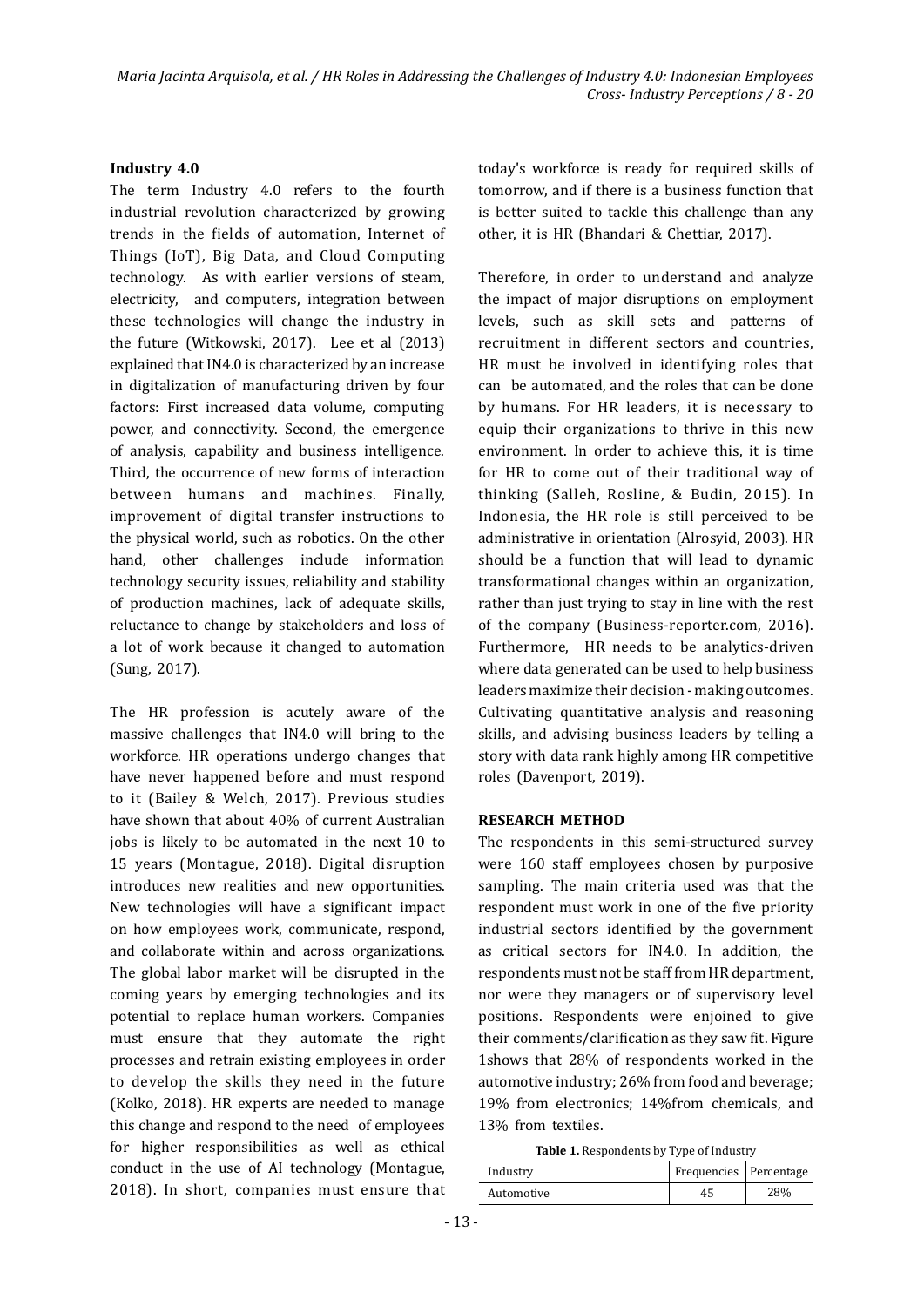| Chemical                     | フフ | 14% |
|------------------------------|----|-----|
| Electronics                  | 30 | 19% |
| Food and beverage            | 42 | 26% |
| Textile and apparel products | 21 | 13% |

In terms of gender, 52% were female and 48% were males. Majority of the respondents (82%) were in the age range 21-30 years old (millennials), while the rest (16%) were aged above 30 years old. As to length of employment, 52% have worked for 2-5 years; 27% less than 1 year, while the rest (21%) have been employed above 6 years.

Due to the exploratory nature of this study, the researchers decided to establish baseline data of the level of perception by Indonesian employees of the HR roles under investigation. Therefore, a quantitative method utilizing descriptive statistical analysis, and exploratory factory analysis were used to analyze data collected through an online survey. The questionnaire was adopted from Ulrich (1997) and Wright et, al (2001). A pre-test was performed on the questionnaire and distributed to 30 respondents in advance to determine whether the instrument was valid and reliable. Validity test and reliability testswere performed. All questions were valid (R=0.361 at sig 0.05). Cronbach Alpha shows result above 70% which means the data has high reliability. (0.70≤ a ≤ 0.90). The result from reliability test shows that all of variable are >0.60, meaning all variables are reliable. A ivepoint Likert scale questionnaire was distributed through online using Google Form, a strategy to make it effective and eficient to reach as many respondents. The questionnaire is divided into 4 independent variables which are strategic partner (SP), administrative expert (AE), employee champion (EC) and change agent (CA). Also 1 dependent variable which is effectiveness of HRM.

#### **RESULT**

On the irst research question, how do Indonesian employees perceive the HR roles are performed in their organizations, the descriptive statistical analysis shows that Indonesian employees perceive that the HR roles performed in their companies

to address the challenges of IN4.0 are still administrative in nature ( $\bar{x}$  = 4.02 $\sigma$  = 0.39), indicating that most respondents agree that this role is the most performed in their company. The second most performed HR role is that of employee champion ( $\bar{x}$  = 3.75 $\sigma$  = 0.62); third is strategic partner ( $\bar{x}$  = 3.71 $\sigma$  = 0.60) while the role of change agent is the least performed role  $(\bar{x} =$ 3.62 σ 0.84).

Respondents believe that HR roles in their company must actually transition from being administrative (regarded as slow in impact) to more strategic. They feel their HR departments spend more time in day-to-day operational issues and administrative processes whereas what is needed is for the function to help management define vigorously business strategies and development programs to face IN4.0. As one respondent commented: *Good quality HR is very much needed in dealing with industry 4.0 because in this phase all are very dependent on technology, but how can we control progress if our HR function is still slow?* (Respondent #12)

From the above statement, it can be gleaned that Indonesian employees would like their organizations to be more proactive in finding innovative solutions to the perceived lack of skills in automation and data-driven analysis. A respondent highlighted the value of being innovative in this function, with this comment: *Keep on being innovative and always give enthusiasm to its employees, because HRD has an important role to help prosper their employees (Respondent #25)*

Despite the focus on administrative role, the role of employee champion has come out prominently as the second most performed role in Indonesian organizations. Fifty-nine percent (59%) of employees feel that in order to address the challenges of IN4.0, the HR in their companies must work tirelessly for the economic well-being of employees, while 77 percent believe thatHR spending time to listen and actively respond to employee needs is the HR role most of them desire.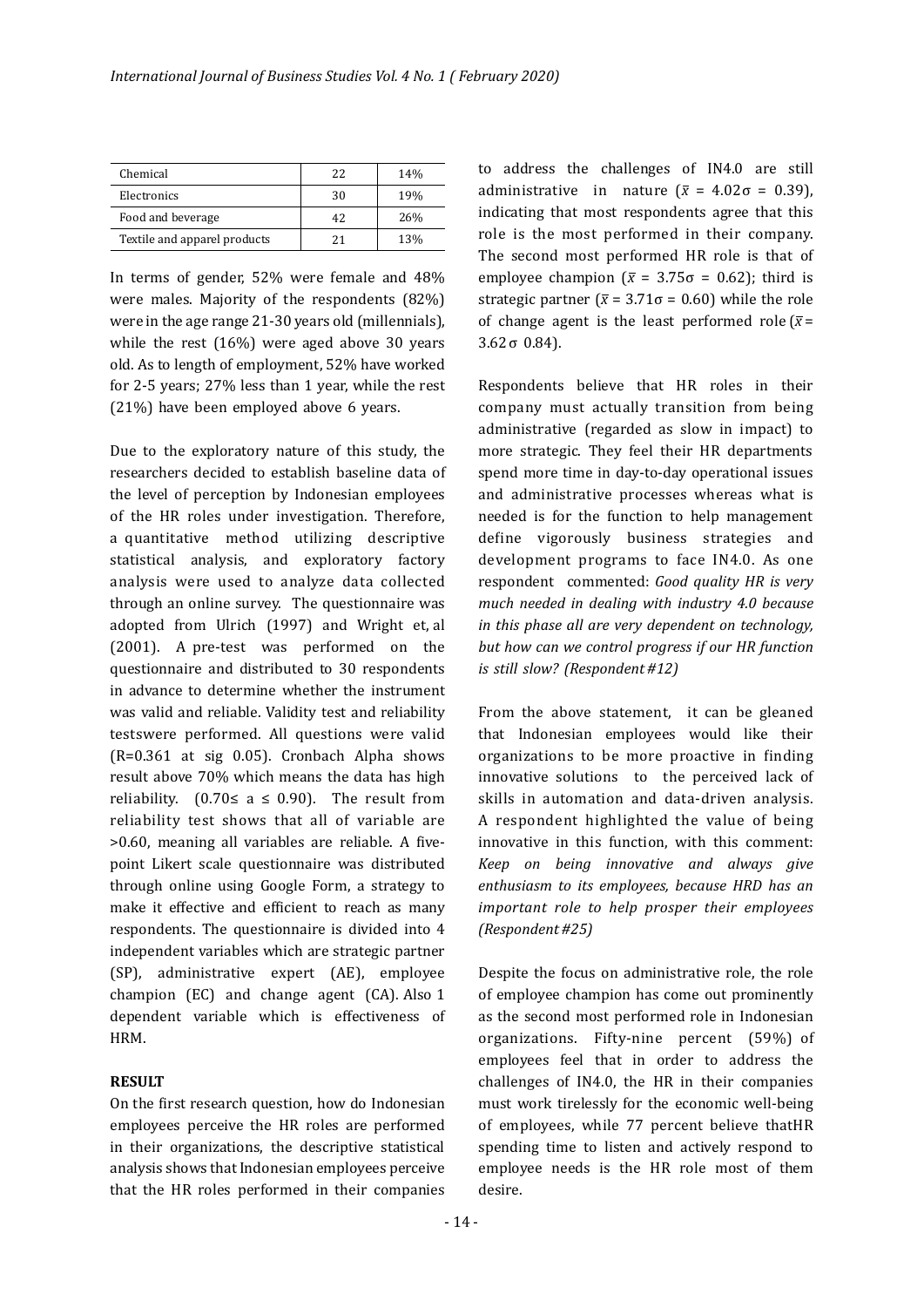#### **Factor Analysis**

On the second research questionas to which of these HR roles they consider to be effective in addressing the challenges of Industry 4.0 (IN4.0), Table 2 shows 6 factors which have eigen value more than 1.

From these 6 factors, the researchers decided to choose those dominant factors with Eigen values greater than 2 (Table 3). These two new factors have a 33.65% cumulative value, meaning that 33.652% variability of the manifest variables can be explained by these two factors (Table 4).

Table 3. Components, Eigen Value, %Variance, and Cumulative %

| $\frac{1}{2}$ |                     |               |              |  |  |  |  |  |
|---------------|---------------------|---------------|--------------|--|--|--|--|--|
|               | Initial Eigenvalues |               |              |  |  |  |  |  |
| Component     | Total               | % of Variance | Cumulative % |  |  |  |  |  |
|               | 5.660               | 23.585        | 23.585       |  |  |  |  |  |
|               | 2.416               | 10.067        | 33.652       |  |  |  |  |  |

Source: SPSS 20.0 Analysis Output (2018)

| Factor | <b>Manifest</b> |                 |     |                                                                 |     |  |  |  |  |  |  |
|--------|-----------------|-----------------|-----|-----------------------------------------------------------------|-----|--|--|--|--|--|--|
|        | SP <sub>4</sub> |                 |     | $ $ SP5 $ $ SP6 $ $ CA1 $ $ CA2 $ $ CA3 $ $ CA4 $ $ CA5 $ $ CA6 |     |  |  |  |  |  |  |
|        | EC1             | EC <sub>2</sub> | EC3 | EC4                                                             | EC5 |  |  |  |  |  |  |

SP – Strategic Partner; CA – Change Agent; EC = Employee Champion

The first factor has 23,585% of variance after rotation. This factor is a combination of the HR roles 'strategic partner' and 'change agent'. It has been constructed from 9 manifest variables as follows (see Table 5 below):

Based on central tendency measurement statement CA3 has the highest mean (3.76) which emphasizes that HR must be an active participant in organization renewal, change and transformation in industry 4.0, and CA6 statement has the lowest mean (3.56) with statement "HR is seen as change agent". This last statement shows how much employees want the HR to promote change in the organization, consistent with the results of the factor analysis where the first dominant factor expected is that HR must show a combination of the strategic roles and change agent role. This combination of roles is needed to help employees navigate through the demands of advancing technology. Employees see this role as HR being an active participant in organization renewal, change and transformation in industry 4.0. As one respondent commented: *HR is currently very crucial in meeting organizational needs, so HR must be willing to learn about existing trends and learn about how these trends impact on our company's business processes (Respondent # 8)* 

Employees expect that HR in their organizations will pay more attention to employee skills development which is currently a non-negotiable condition if the organization would like to step up its competitive edge in this IN4.0 era. An effective recruitment and selection strategy aimed at engaging the best talents would draw their organizations closer to addressing the skills gaps required by IN4.0. As commented by one employee: *HR have crucial responsibilities in recruiting great*

|           | Initial Eigenvalues |               |              | <b>Extraction Sums of Squared Loadings</b> |               |              | Rotation Sums of Squared Loadings |               |              |
|-----------|---------------------|---------------|--------------|--------------------------------------------|---------------|--------------|-----------------------------------|---------------|--------------|
| Component | Total               | % of Variance | Cumulative % | Total                                      | % of Variance | Cumulative % | Total                             | % of Variance | Cumulative % |
|           | 5.660               | 23.585        | 23.585       | 5.660                                      | 23.585        | 23.585       | 3.795                             | 15.805        | 15.805       |
| 2         | 2.416               | 10.067        | 33.652       | 2.416                                      | 10.067        | 33.652       | 2.738                             | 11.408        | 27.214       |
| 3         | 1.998               | 8.324         | 41.976       | 1.998                                      | 8.324         | 41.976       | 2.604                             | 10.852        | 38.066       |
| 4         | 1.739               | 7.246         | 49.223       | 1.739                                      | 7.246         | 49.223       | 1.937                             | 8.069         | 46.135       |
| 5         | 1.590               | 6.625         | 55.847       | 1.590                                      | 6.625         | 55.847       | 1.875                             | 7.811         | 53.946       |
| 6         | 1.076               | 4.482         | 60.329       | 1.076                                      | 4.482         | 60.329       | 1.532                             | 6.383         | 60.329       |
| 7         | .926                | 3.858         | 64.186       |                                            |               |              |                                   |               |              |
| 8         | .875                | 3.648         | 67.834       |                                            |               |              |                                   |               |              |
| 9         | .828                | 3.450         | 71.284       |                                            |               |              |                                   |               |              |

**Total Variance Explained Table 2.** Table of Eigen Values

Source: SPSS 20.0 Analysis Outputs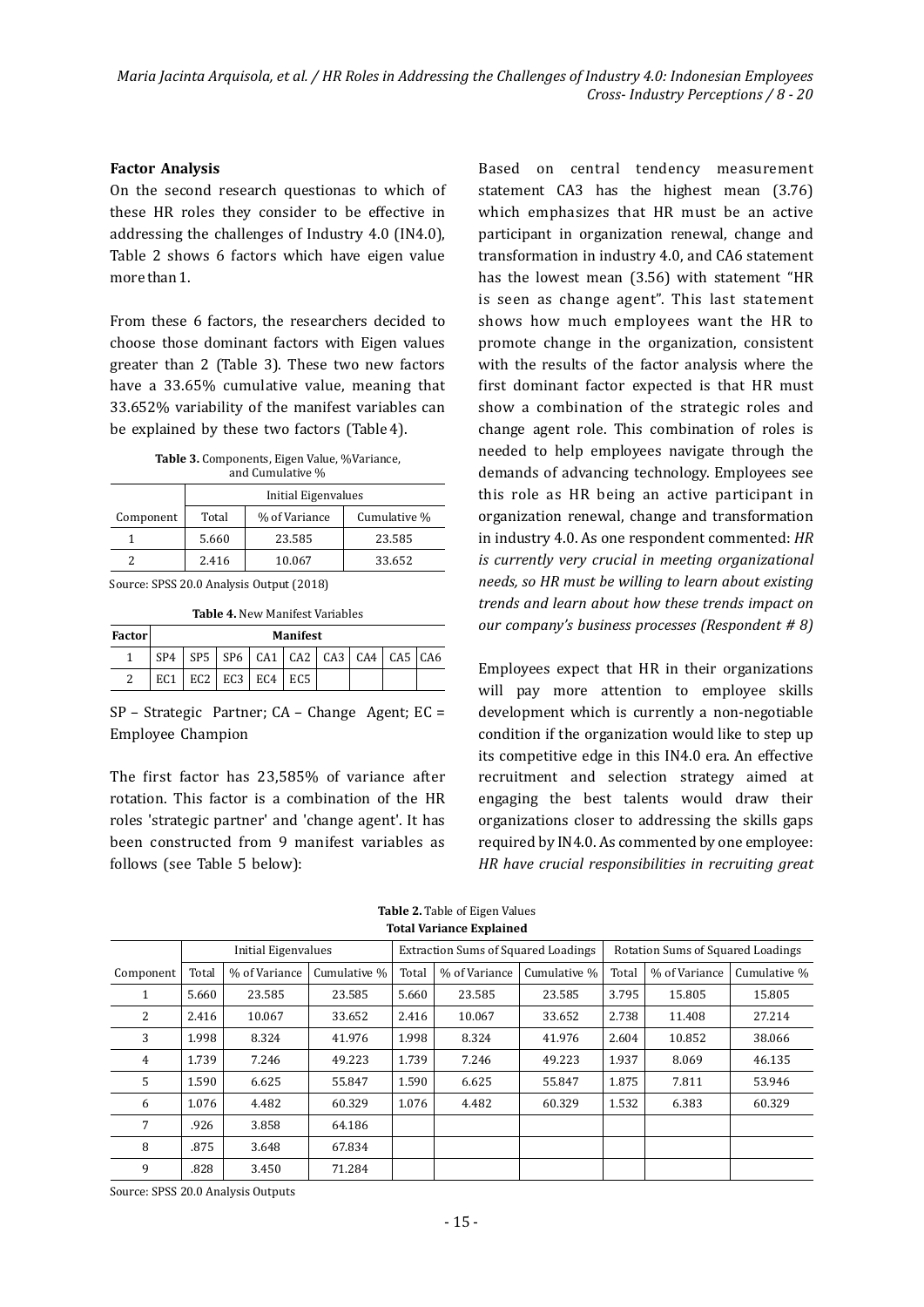| No             | Variable        | Statement                                                                                            | VL      | L     | М     | H     | VH    | Mean |
|----------------|-----------------|------------------------------------------------------------------------------------------------------|---------|-------|-------|-------|-------|------|
| 1              | SP4             | HR's credibility comes from helping fulfill<br>strategic goals                                       | 1.3%    | 9.4%  | 23.1% | 48.1% | 18.1% | 3.73 |
| $\overline{2}$ | SP <sub>5</sub> | HR develops processes and programmes<br>to link HR strategies to accomplish<br>business strategy     | $0.6\%$ | 6.9%  | 27.5% | 50%   | 15%   | 3.72 |
| 3              | SP <sub>6</sub> | HR is seen as a business partner                                                                     | 1.3%    | 11.3% | 30%   | 35.6% | 21.9% | 3.66 |
| 4              | CA1             | HR helps the organization to adapt to<br>change in industry 4.0                                      | 5%      | 10%   | 21.9% | 46.3% | 16.9% | 3.60 |
| 5              | CA <sub>2</sub> | HR participates in shaping culture<br>change for renewal and transformation<br>in industry 4.0       | 6.3%    | 8.8%  | 22.5% | 43.1% | 19.4% | 3.61 |
| 6              | C <sub>A3</sub> | HR is an active participant in organization<br>renewal, change and transformation<br>in industry 4.0 | 1.9%    | 13.1% | 16.9% | 43.1% | 25.0% | 3.76 |
| 7              | CA4             | HR works to reshape behavior for<br>organizational change                                            | 5.6%    | 9.4%  | 22.5% | 40.0% | 22.5% | 3.64 |
| 8              | CA <sub>5</sub> | HR develops process and programmes to<br>help the organization transform itself<br>in industry 4.0   | 2.5%    | 11.9% | 25.6% | 45.0% | 15.0% | 3.58 |
| 9              | CA6             | HR is seen as change agents                                                                          | 6.9%    | 13.1% | 17.5% | 41.9% | 20.6% | 3.56 |

**Table 5.** Manifest Variables by HR Roles – Strategic Partner and Change Agent

talents and developing the current employees. They *should create programs and become champion or role model for other employees to be ready for Industry* 4.0. Because in the end, the one running the *company is the human resources (Respondent #13)* The purpose of this research was to examine how

Referring to Table 3, analysis show that the second dominant factor, employee champion, has 10.067% of variance after rotation. Based on manifest variables, this second dominant factor is about being an employee champion and constructed from 6 manifest variables which are (see Table 6 below):

Consistent with the results of descriptive analysis, being an employee champion is a key HR role that employees expect from their organizations to help them prepare for IN4.0. One employee had emphasized this role, especially noting the importance of ensuring employee satisfaction despite the changes ('HR must be able to hear employee complaints and handle needs appropriately' – Respondent #86). Further, the employee commented thus: HR tasks nowadays *are slowly shifting, with a focus on change management, and slowly changing to industry 4.0, but sometimes HR forgets about employee satisfaction and good industrial relations. HR core* 

tasks must be to balance management aspects with *labor aspects (Respondent* #42)

#### **DISCUSSION**

Indonesian employees perceive the HRM function is being performed in their organizations, and which of the HR roles are effective to address the challenges of IN4.0. Based on the analysis, it appears that HR roles in the 5 industries covered in this research are still administrative in nature consistent with findings of previous research (Rachmi, 2013), even though there appears to be change in direction to a strategic role, albeit slowly. In their studies, Rachmi (2013) and Hartono (2010) suggested that one of the reasons for the administrative nature of HR processes in Indonesia lie in the nature of managing businesses in Indonesia – that is, many are family-owned enterprises (80% of bis businesses are) whose owners are argued to pay more attention to market access difficulties and financial operations rather than paying little attention to their employees. Indonesian family businesses perform basic personnel functions such recruitment, training, and compensation with limited effort, as seen in textile companies (Rachmi, 2013, p. 54). Family business owners also favor emotional ties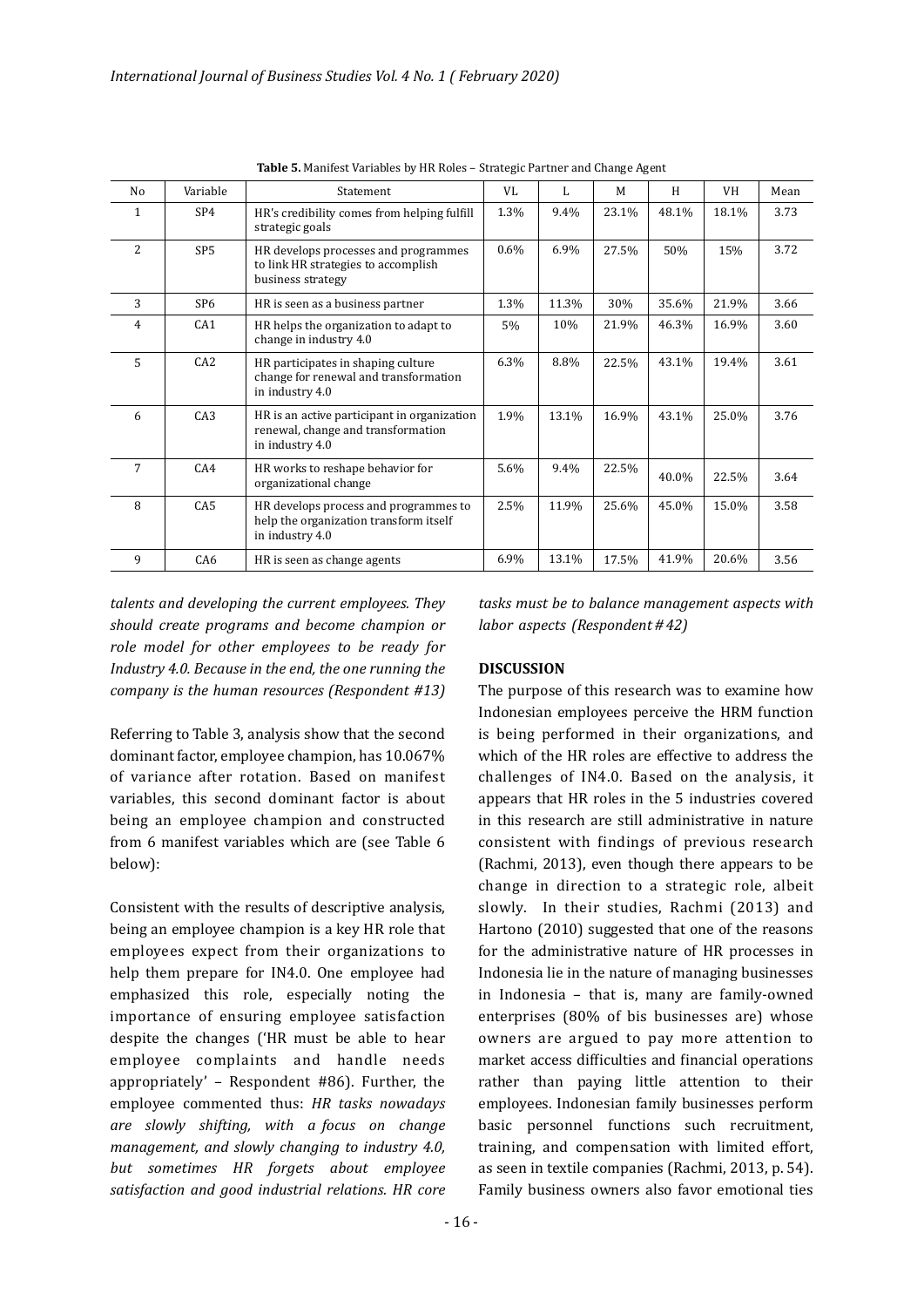and closeness, thus ignoring the creation of standardized rules and regulations, clear job descriptions, and policies to invest in empowering and upgrading employee capabilities instead of focusing on family financial gains. This also means that automating HR services could be at the far end of the enterprises' development agenda. There is also a strong element of Indonesian culture embedded in Indonesian enterprises. The national edict of sopan santun and desire for social harmony and order often clash with managers' desire to create and implement change because they do not want to disrupt the social harmony in their workplaces.

The result from this analysis confirms Alrosyid (2003) research which found that while Ulrich multiple HR roles are implemented, the role of administrative expert or taking care of day to day operations is a dominant role. In Malaysia, the same situation holds where most of the roles are 'administrative experts' roles and not as 'strategic business partners' in large companies (Salleh, Rosline, & Budin, 2015). This finding is in line with the need for a strategy in implementing changes that occur within the organization. In previous research by Yusoff et al (2009), if human resources management plays the role of both strategic partner and change agent, the better HRM contributes to the overall effectiveness of the function, especially in the transformation and cultural change desired by organizations experiencing rapid contextual changes. The role of HR must be a facilitator of change interventions to enable employees cope with change (Supuriamanian, 2012). This new factor is consistent with the results of Pranofiani (2003) who found that the role of HR as a strategic partner is also influenced by several factors, predominant of which is the role of agents of change. This is not an easy feat to do without the support of leaders (Hinduan, Wilson-Evered, Moss & Scannell, 2012), while the role of HR as an employee champion and administrative expert would be secondary roles.

Most of the comments from respondents relate to being employee champion and change agents. From the comments, employees see the contribution of HR role as an employee champion and change agent is very important and needs to be improved. On the other hand, employees perceive these HR roles are needed to address the challenges of IN4.0. Research indicates that HR role is now becoming more complex than ever before due to increasing workplace demands in response to Industry 4.0 in Indonesia. HR therefore must function as a change agent and help their companies adapt to the economic, social and advancing technology challenges. HR practitioners must ind and manage the best talents, organize benefits and workplace safety, manage training, resolve conflicts, enforce employment policy and lead the corporate culture and process transformation. The findings in this study are consistent with arguments by Long and Khairuzzaman (2012) and Pranofiani (2003, emphasizing that in times of rapid change, the critical competency skills of HR specialists must revolve around being a change agent in order to add value to the attainment of sustainable competitive advantage. Being a change agent is most important in such critical areas as culture management, effective relationship building, communication skills, performance management, value-chain knowledge, HR technology and conflict management (Ananthram & Alan, 2013). The role of human resources used to only revolve around HR processes such as recruitment, stafing, training and development, performance updates. HR roles needs to be shifting to a more strategic role in light of the high demands of IN4.0 especially in training and improving employee skills and competencies to manage the expanding tasks that they have, and these tasks are now highly-computerized.

#### **Implications for Managerial Practice**

The 13th HR Expo Confrence & Exhibition on December 2018 took the theme "Accelerating Strategies to Increase HR Skills in Facing the Industrial Revolution 4.0". It offered seminars and workshops for HR practitioners to increase the resilience of corporate's capability in facing Industry 4.0 as follows: (a) digital transformation in recruitment and selection; (b) training strategy: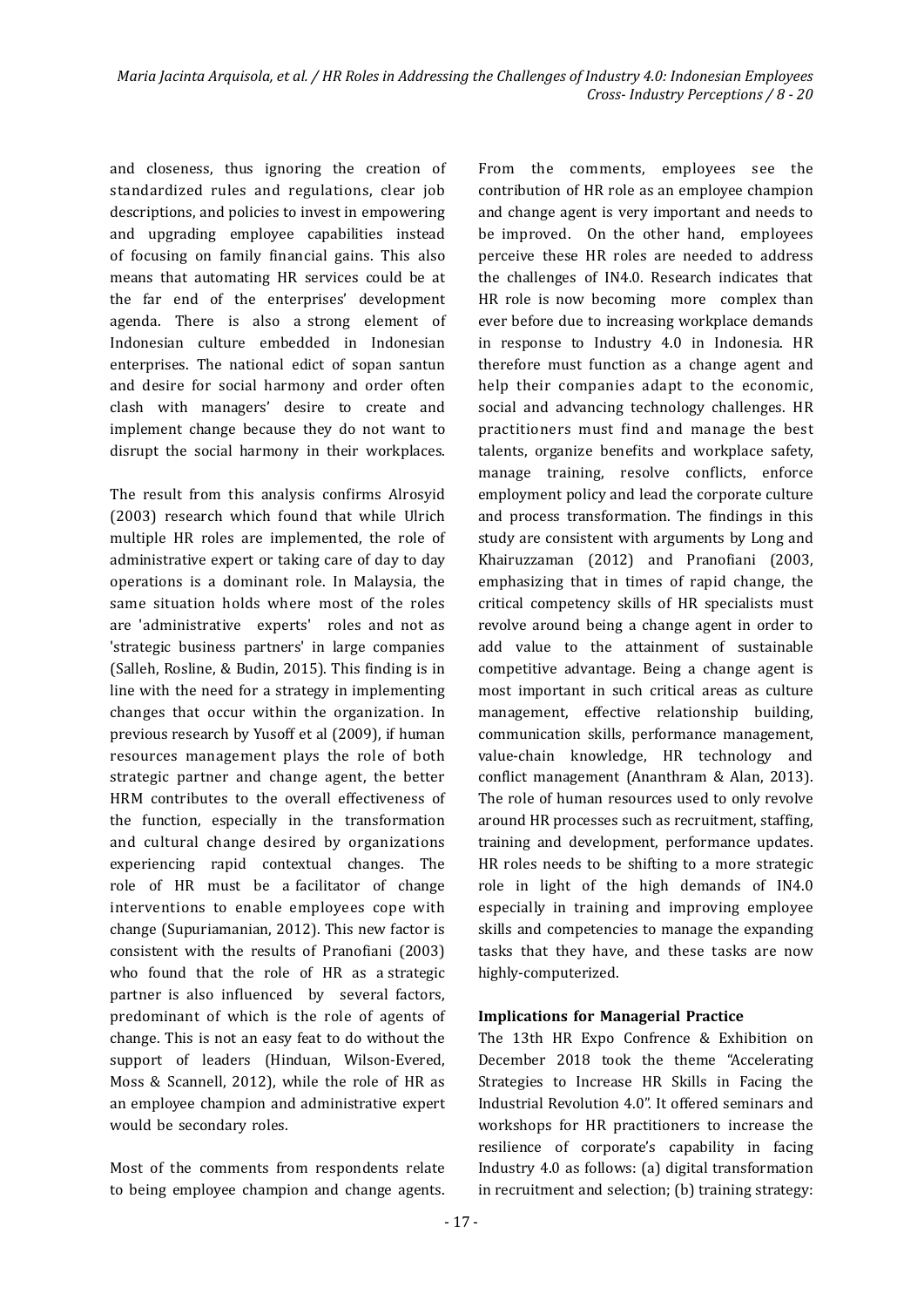creating agile and high performance talent, compensation strategies to retain best attact and retain the best talent, (c) change and transition management, (d) accelerate human resource management using new digital technologies and (e) empowering the future talent through training and development in digital era. Those are examples of training that should be taken by HR practitioners nowadays to adjust HR role as the company change agent, and become experts in understanding the business strategy and ways to support its implementation. These suggestions to improve HR capabilities are consistent with Kuipers & Giurge (2017) argument that interventions to improve HR strategies must be aligned in strategic ways with corporate strategies to produce higher organizational performance and results.

#### **CONCLUSION**

HR role is important in every company especially in order to address the challenges industry of rapid technological advancements. In this study, the researchers have shown that most of the HRrolesare still administrative in nature. This is perceived by majority of the respondents as the

most performed role, while being a change agent is the least performed role. In this study, employees believe that the dominant roles that need to be improved to address IN4.0 would be a combination of strategic partner and change agent. Based on this research it can be concluded that the shift in the role of HR towards a more strategic direction in IN4.0 needs to improve, even if the progress is slow. Further, this study shows that the changes in the industrial landscape in Indonesia makes for a strong call for HR management to be involved in organizational strategies that would improve employee competencies, and ensure that the HR processes and programs being pipelined can increase organizational capacity to address the challenges of IN4.0. Indonesian organizations can undertake this transformation by actively offering training programs to understand digital transformation in major areas of HR, for example, recruitment and selection, training for talent management and retention because rapidly advancing technologies also pose a problem for organizations to retain top talents, and provide intensive training to help employees transition from administrative to automated HR systems.

### **REFERENCES**

- Ananthram, S., & Alan, N. (2013). "Strategic agility and the role of HR as a strategic business partner: An Indian perspective." Asia Pacific Journal of Human Resources, 51, 454-470,
- Alrosyid, N. H. (2003). *Persepsi terhadap upaya transformasi peran SDM menjadi multiple role model.*  Universitas Indonesia.
- Bailey, A., & Welch, D. (2017, October). Embracing HR Disruption: A Leadership Discussion. Retrieved November 24, 2018, from https://www.bcg.com/publications/2017/human-resources-digitalorganization-hr-disruption-leadership-discussion.aspx
- Bartram, T. (2011). Employee management systems and organizational contexts: A population ecology approach. *Management Research Review 34*(6), 663-677.
- /research-and-insight/a-new-mandate-the-evolution-of-human-resources-in-building-theworkplace-of-tomorrow Bhandari, A., & Chettiar, G.K. (2017, March). *A New Mandate: The Evolution of Human Resources in Building* the Workplace of Tomorrow. Retrieved January 11, 2019, from https://www.spencerstuart.com:443
- Bennington, L., & Habir, A. D. (2003). Human resource management in Indonesia. *Human Resource Management Review 13*(3), 373–392.
- Choi, S. L., Ismail, W., & Khairuzzaman, W. (2010). Readiness of Malaysian human resource professionals to be a strategic partner. *Intangible Capital*, 6(1), 26-50.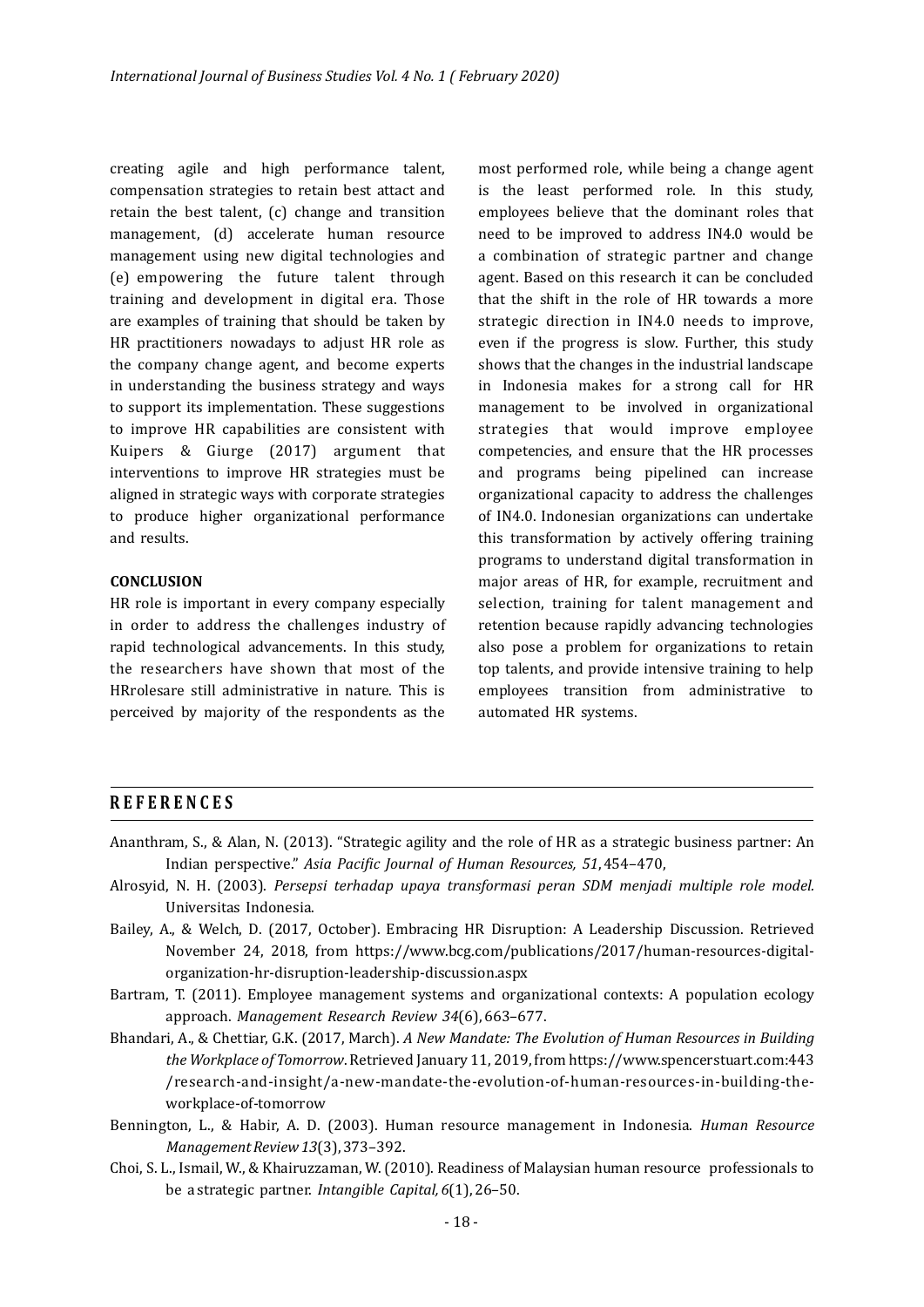*Maria Jacinta Arquisola, et al. / HR Roles in Addressing the Challenges of Industry 4.0: Indonesian Employees Cross- Industry Perceptions / 8 - 20*

- Collins, N., Sitalaksmi, S., & Lansbury, R. (2013). Transforming employment relations in Vietnam and Indonesia: Case studies of state-owned firms. Asia Pacific Journal of Human Resources 51(2), 131-151.
- Cooke, F.L., & Saini, D. S. (2010) (How) Does the HR strategy support an innovation -oriented business strategy? An investigation of institutional context and organizational practices in Indian firms. *Human Resource Management, 49*(3), 377-400, doi: 10.1002/hrm.20356
- Davenport, T. H. (2019). Is HR the most-analytics driven function? *Harvard Business Review (Digital Article, April 2019). Retrieved on 19 April 2019* from https://hbr.org/2019/04/is-hr-the-most-analyticsdriven-function.
- Global Competitiveness Report 2018 (2018). Retrieved from https://wef.ch/2Px5Veo.
- /1907666/revolusi-industri-4-0-wapres-jk- peran-sdm-tetap-jadi-inti Hartomo, G. (2018). Revolusi Industri 4.0: Wapres JK: Peran SDM Tetap Jadi Inti. *Okezone Economy*. Retrieved on January 11, 2019, from ttps://economy.okezone.com/read/2018/06/07/320
- Hartono, A. (2010). An *investigation into strategic human resource management in Indonesia: a grounded research approach (PhD)*. Murdoch University, Perth, Australia.
- HR and the Fourth Industrial revolution. (2016, August 31). *Business Reporter.* Retrieved on November 24, 2018, from https://www.business-reporter.co.uk/2016/08/31/hr-fourth-industrial-revolution
- Hassan, M. A., Abu Mansor, N. N., & Wan Abdul Rahman, W. M. Z. and Yus Kelana, B. (2015). Do line managers have 'linking pin' in HR roles? Intangible Capital, 11(1).
- Hendajany N., Widodo T., & Sulistyaningrum, E. (2016). Human capital versus the signaling hypothesis. *Journal of Indonesian Economy and Business 31* (2), 192 – 207.
- Hinduan, Z., Wilson-Evered, E., Moss, S., Scannell, E. (2012). Leadership work outcomes and openness following an Indonesian bank merger. *Asia Paciic Journal of Human Resources, 47* (1), 59-78.
- Kim S., & Ryu, S. (2011). Social capital of the HR department, HR's change agent role, and HR effectiveness: evidence from South Korean firms. *The International Journal of Human Resource Management, 22* (8), 1638–1653.
- Kolko, J. (2018). 5 Questions We Should Be Asking About Automation and Jobs. *Harvard Business Review*, December 2018.
- Kuipers, B. S., and Giurge, L. M. (2017). Does alignment matter? The performance implications of HR roles connected to organizational strategy. *The International Journal of Human Resource Management*, *28*(22), 3179-3201.
- Larasati, A. B., & Habir, A. D. (1999). Human resource management as competitive advantage in the new millennium: An Indonesian perspective. *International Journal of Manpower, 20*(8), 548–563.
- Lee, J., Lapira, E., Bagheri, B., and Kao, H. A. (2013). Recent advances and trends in predictive manufacturing systems in big data environment. Manufacturing Letters, 1(1), pp.38-41.
- Lifler, M., & Tschiesner, A. (2013). The Internet of Things and the future of manufacturing. Retrieved on 16 August 2018 from https://www.mckinsey.com.
- Mei, W., & Subramaniam, I. D. (2014). A Comparison of the Ability Level of Human Resource Roles and Their Perceived Importance among HR Professionals in the Malaysian Government Linked Companies (GLCs). *Asian Social Science, 10*(19), 205-217.
- Montague, D A (2018). Opinion: HR managers needed to manage digital disruption. Retrieved on November 24, 2018, from https://www.hcamag.com/opinion/opinion-hr-managers-needed-to-managedigital-disruption-249918.aspx
- Nankervis, A., Rowley, C., & Salleh, N. (2016). Asia Paciic Human Resource Management and Organizational Effectiveness: Impacts on Practice. *Elsevier Science.*
- Nguyen, D., Teo, S., & Mylett, T. (2013). An Exploration of the Roles of HR Departments in Vietnam. *Journal of General Management, 39*(2), 83–113.